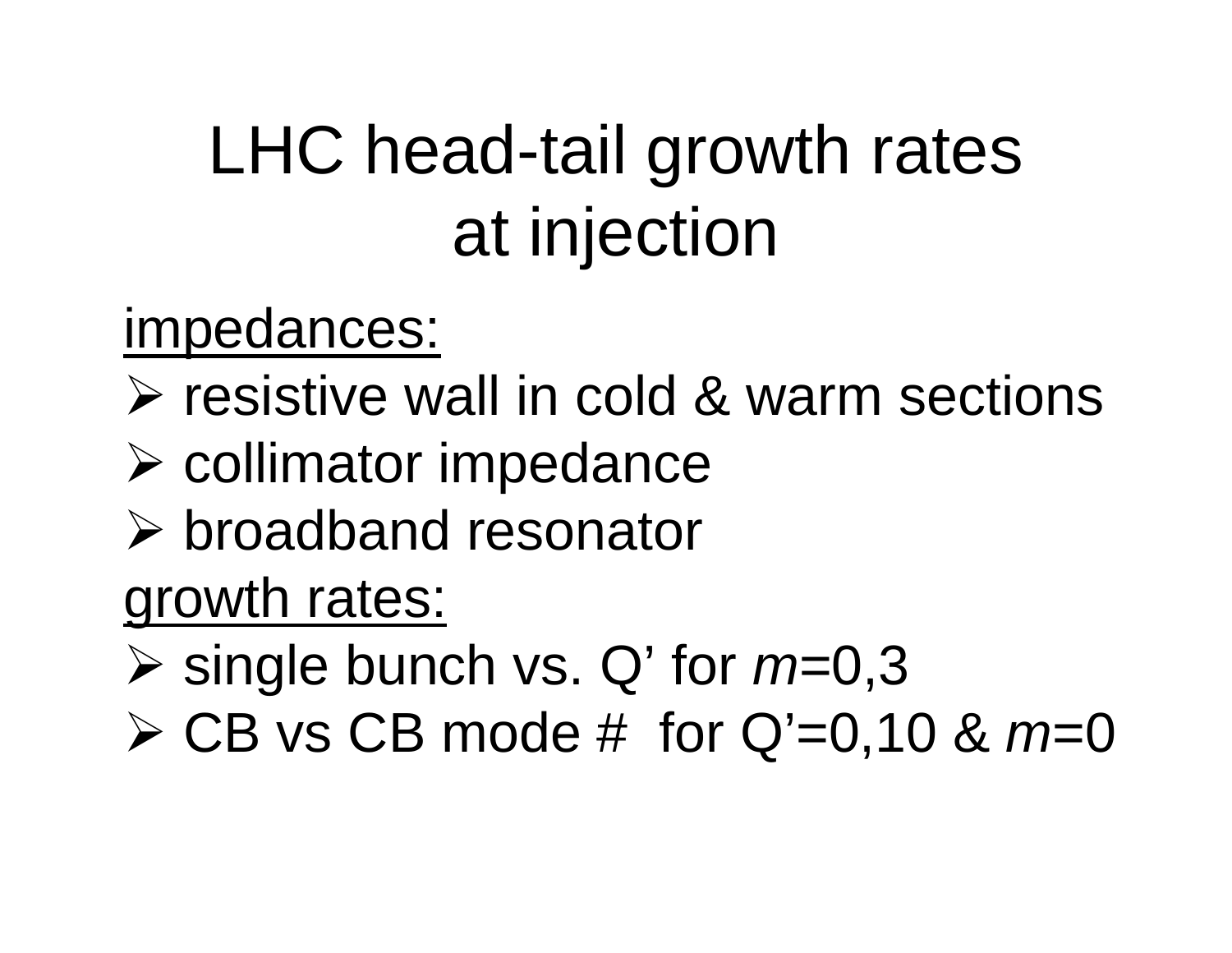RW impedance for cold sections: use Burov-Lebedev formula with 50 µm Cu layer and RRR=100, surrounded by infinite stainless steel pipe; take  $\langle \beta \rangle = 70$  m and L=23600 m

| vertical   | 8 kHz              | 20 MHz $ 8$ kHz             |              | 20 MHz         |
|------------|--------------------|-----------------------------|--------------|----------------|
|            | result             | result                      | design r.    | design r.      |
| cold       | $23.2 -$           | $ 0.0$ -2.4 i $ $ -29.5 $-$ |              | $-1.5 - 0.5$   |
| chamber    | 8.8 i              | $M\Omega/m$                 | 8.6 i        | i M $\Omega/m$ |
|            | $M\Omega/m$        |                             | $M\Omega/m$  |                |
| collimator | $0 - 97i$   0-42 i |                             | $-7.6 - 74i$ | $ 0 - 33 $     |
|            | $M\Omega/m$        | $M\Omega/m$                 | $M\Omega/m$  | $M\Omega/m$    |

My impedance values are 2-6 time smaller than those in the LHC design report!?

To take into account warm sections, I will multiply the cold impedance by factor of two. Use Yokoya factors 0.63, 0.87.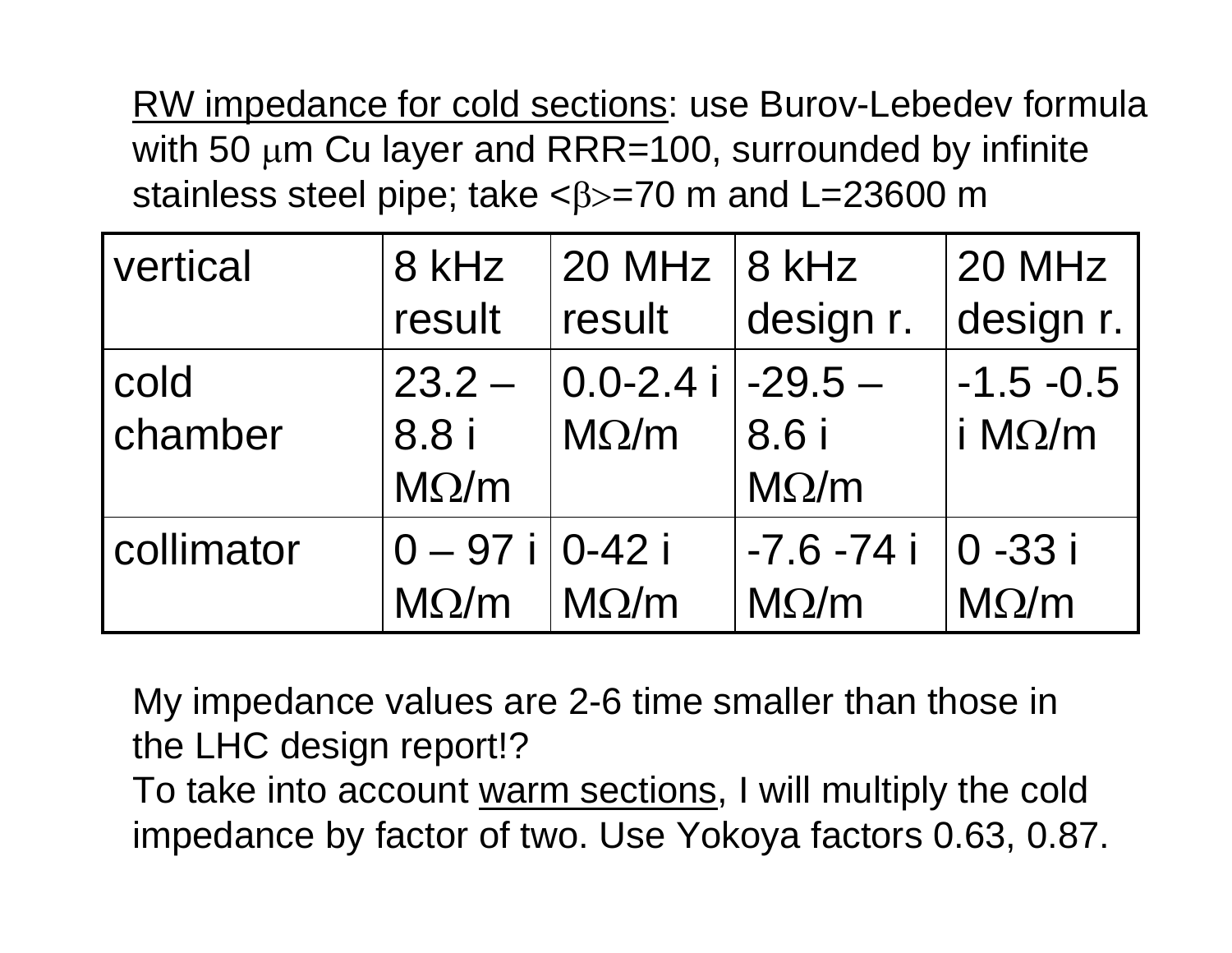collimator impedance at injection: received half gaps, beta x,y's and collimation angle from Elias for 41 phase-1 collimators ;

use tensor approach to get impedance for 'odd' angles

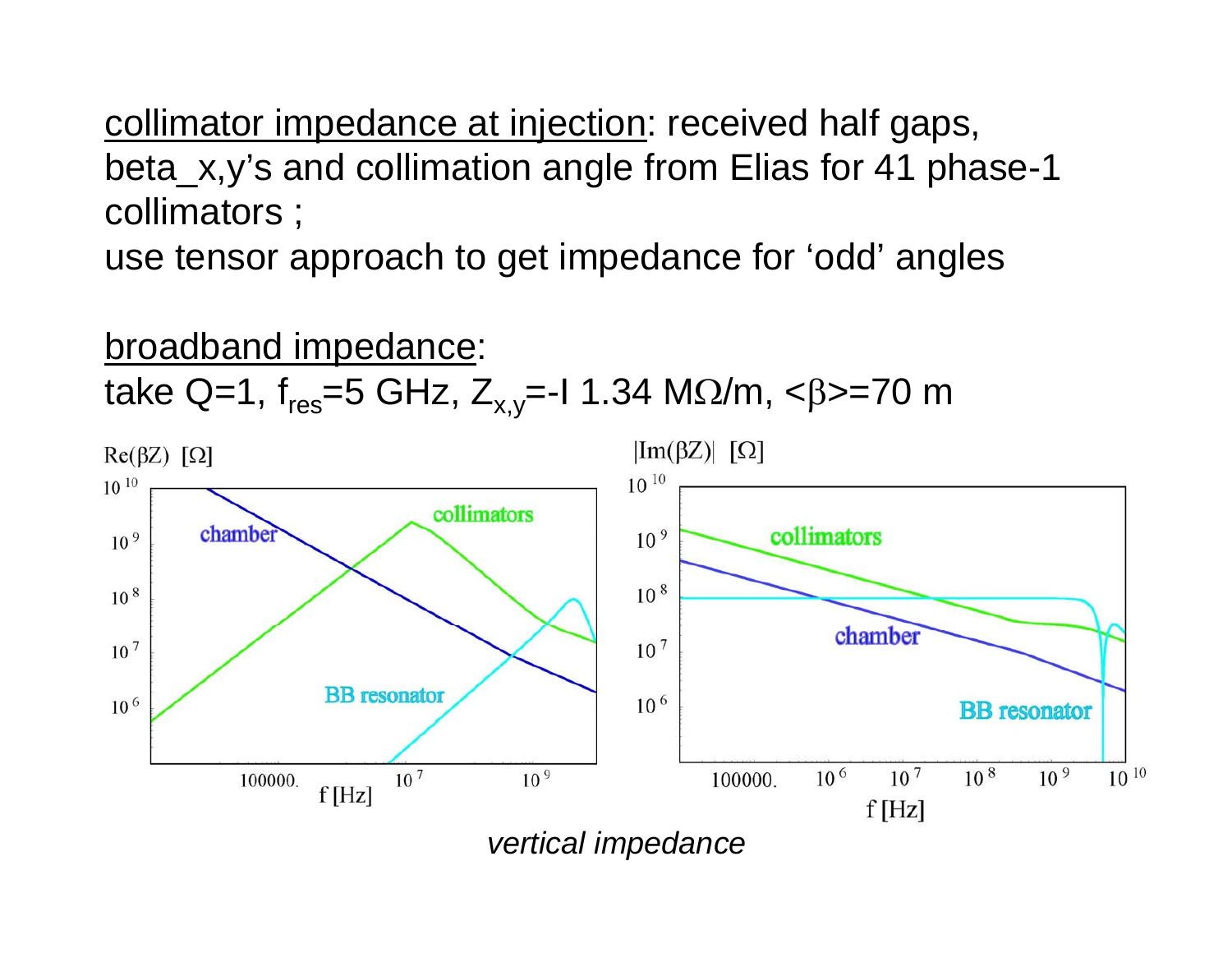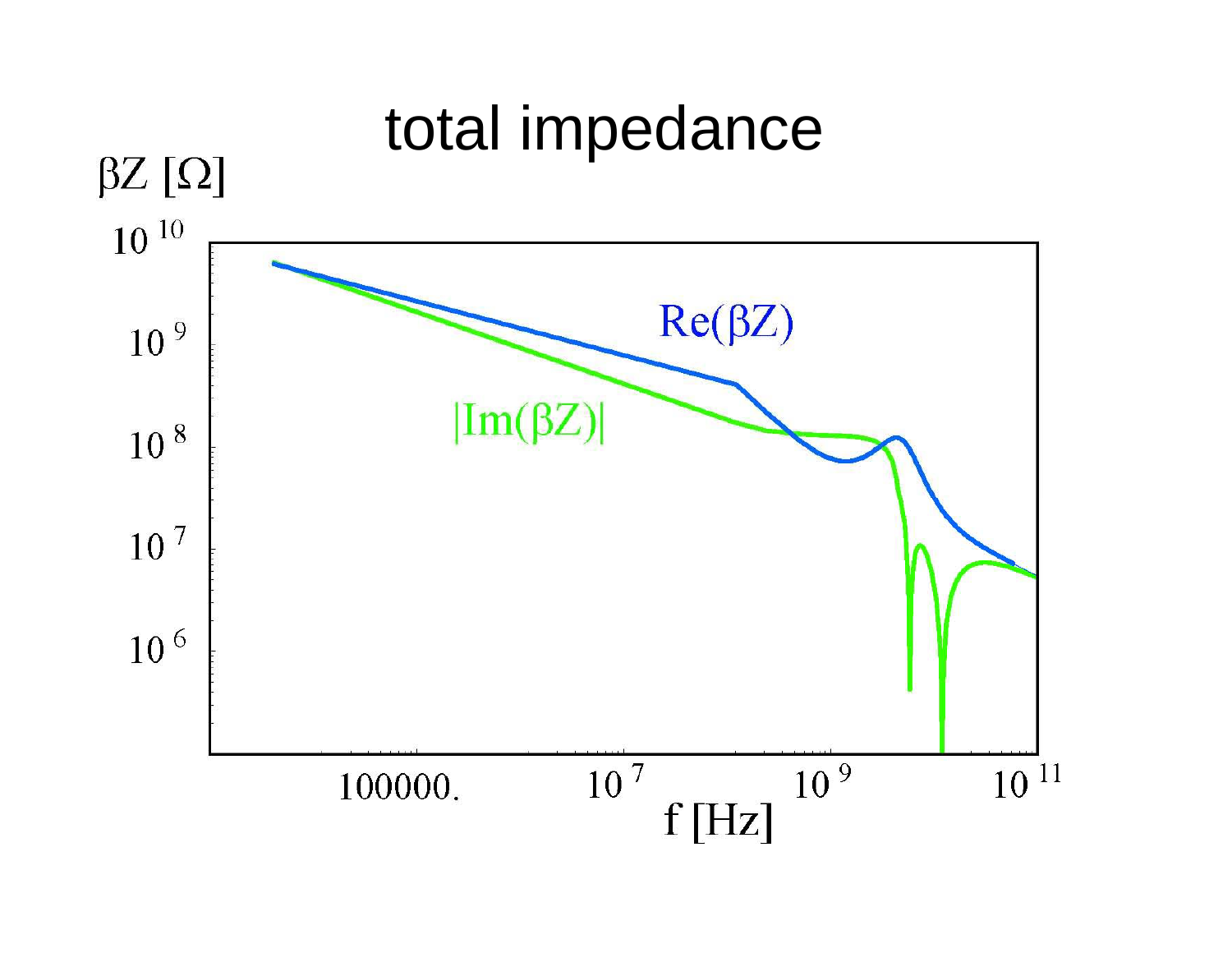## y head-tail growth rate for 0 and 3 mode

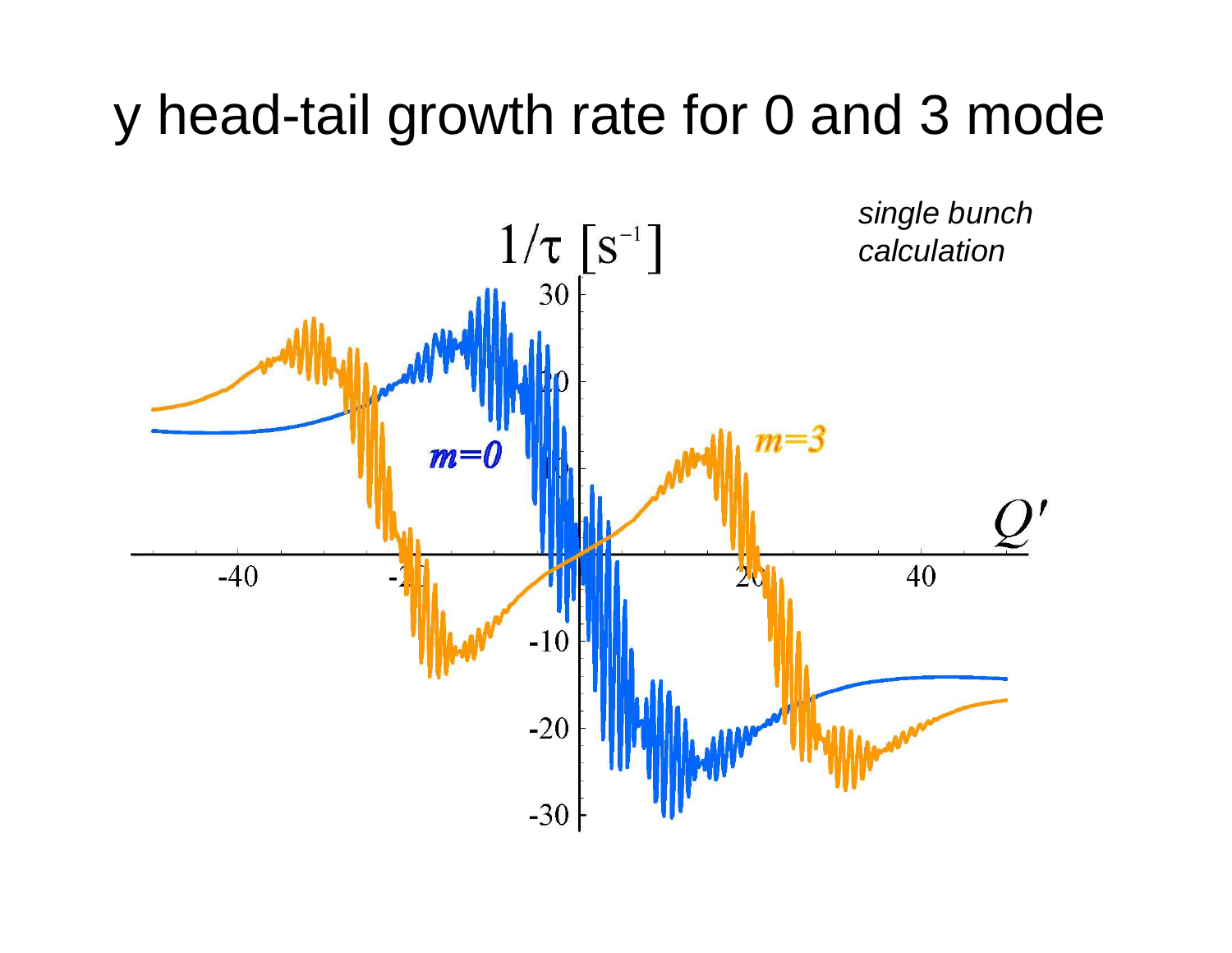CB growth rates (head-tail mode  $= 0$ ) vs. CB mode #



for Q'=0, fastest rise time is 50 ms